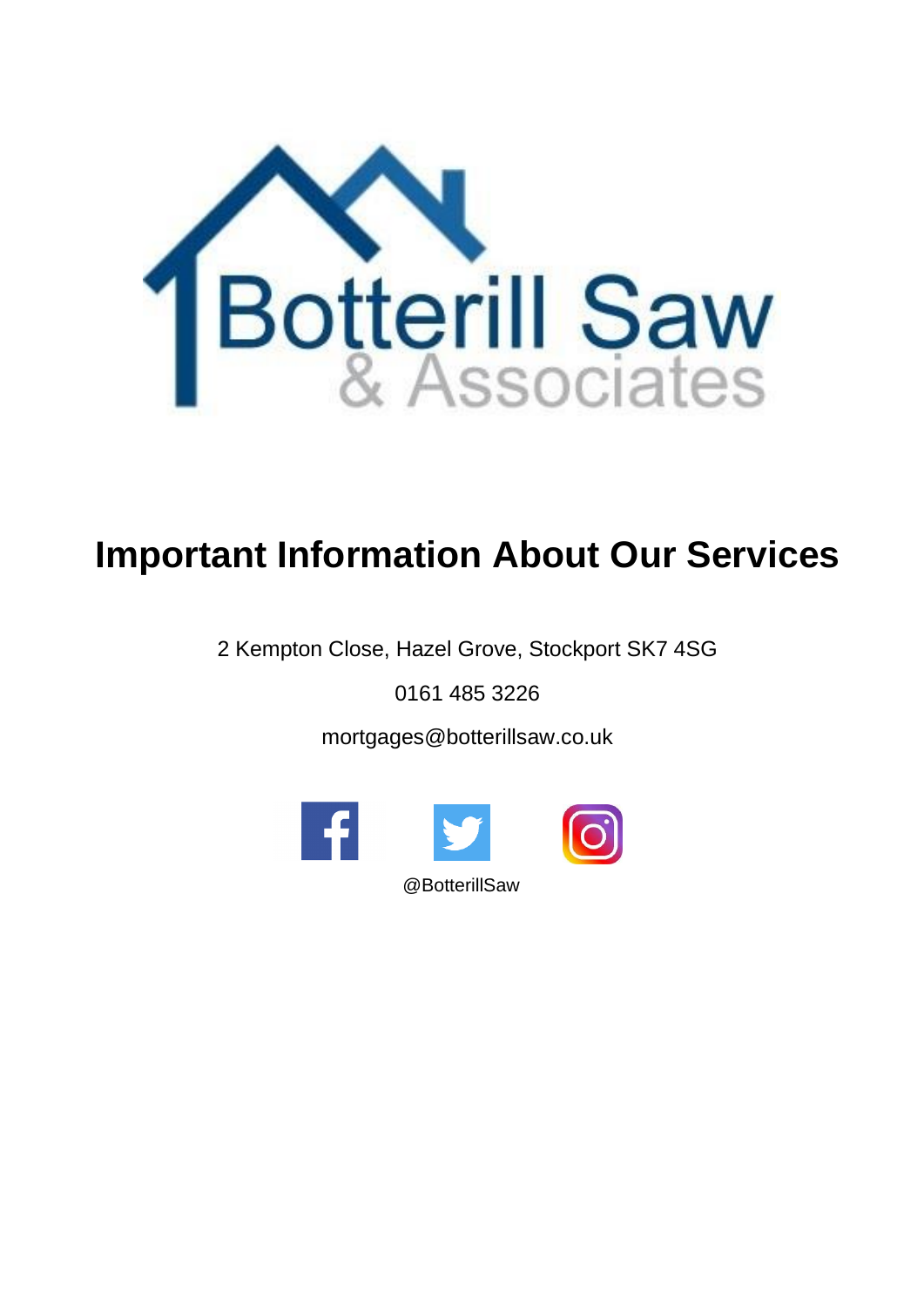

# **2 Kempton Close, Hazel Grove, Stockport SK7 4SG 0161 485 3226 mortgages@botterillsaw.co.uk**

# **Who are we and what do we do?**

Botterill Saw and Associates are whole of market Mortgage Advisers and Insurance Agents.

Botterill Saw and Associates are authorised and regulated by the Financial Conduct Authority (FCA). The FCA is the independent regulator of financial services in the United Kingdom. Botterill Saw and Associates are entered on the Financial Services Register [\(www.fca.org.uk/register\)](http://www.fca.org.uk/register) under reference 303078.

# **What can we do for you?**

Our mainstream service is to act on your behalf for the purpose of arranging and advising on the following:

- Personal & Family Protection, for example a Life Insurance or Critical Illness Plan;
- Mortgages, including Buy-to Let;
- General Insurance, for example Buildings, Contents or Private Medical.

For all the services described above we will complete a detailed fact find so we can understand your circumstances, specific needs and objectives to determine if these services are suitable for you. We will then undertake research in order to provide a personal recommendation(s) and related information relevant to your individual circumstances. If, after due consideration you would like to accept any or all of our recommendation(s), we will then implement them and arrange any products and/or related services on your behalf.

**Further details about these and other related services we provide are contained in the pages below. This also confirms their typical cost and how you can pay us for them.**

## **IMPORTANT INFORMATION**

Before you consider our services in more detail we would like to draw your attention to the following important information:

When we have discussed and agreed with you the services that we are to provide we will confirm this to you in a Client Agreement. This will describe the scope and specific services to be provided, the cost and how it can be paid for. A copy of our standard Client Agreement is available on request.

We will not advise you if you are experiencing difficulties managing debt. Free help and advice about managing your debts is available by contacting the Money and Pensions Service via its website; [www.moneyandpensionsservice.org.uk](http://www.moneyandpensionsservice.org.uk/)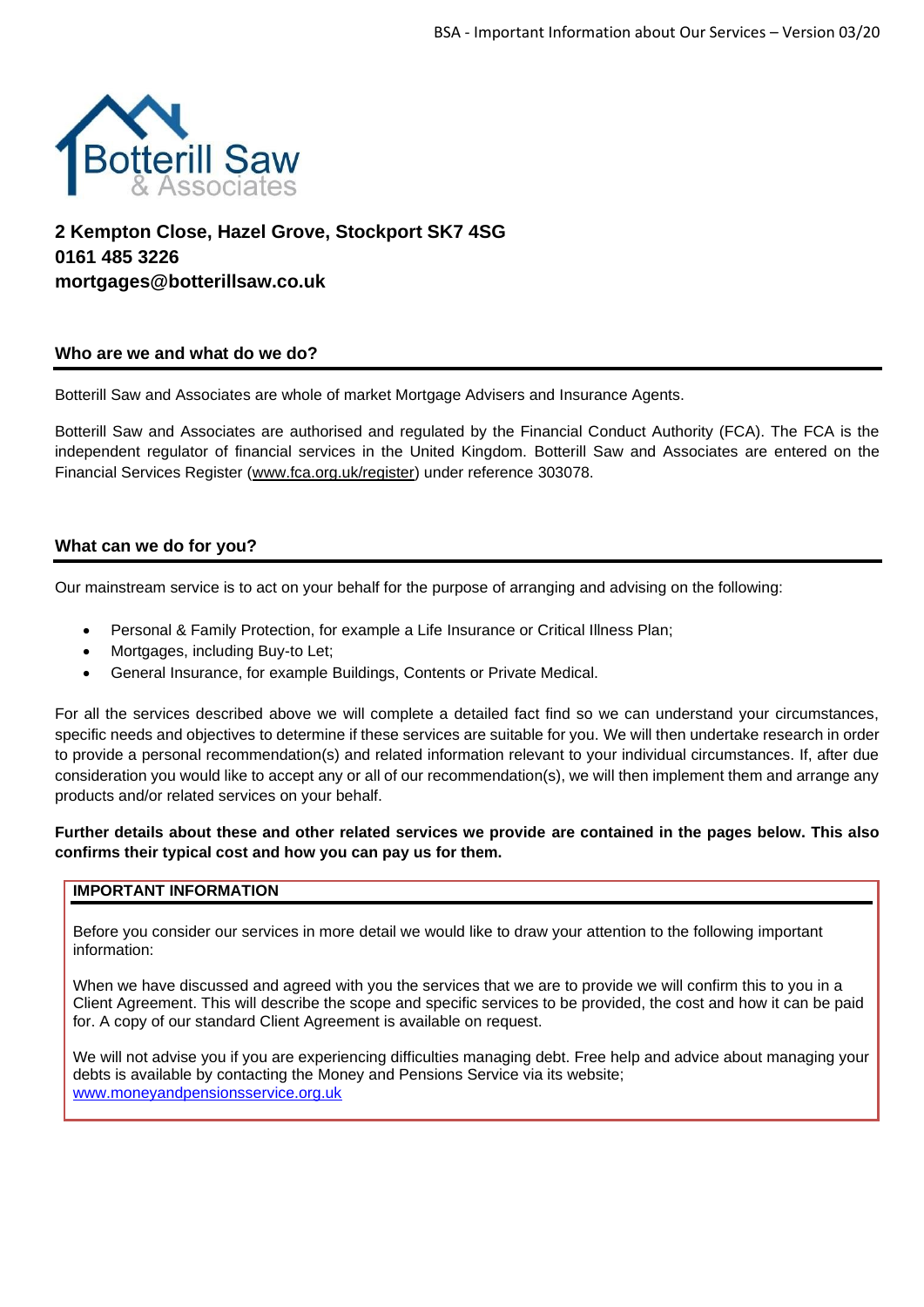## **INFORMATION ABOUT OUR MORTGAGE SERVICES**

#### **Whose products do we offer?**

We are not limited in the range of mortgages we will consider for you. We offer both first and second charge mortgages.

For those seeking to increase their existing borrowing, alternative finance options may be available and more appropriate for your needs. For example, a further advance from your existing lender or an unsecured loan (e.g. a personal loan). For those seeking a 'Retirement Interest Only Mortgage', a 'Lifetime Mortgage' may be available and more appropriate for your needs.

#### **How much will you have to pay for our mortgage services?**

No fee. We do not charge a fee for establishing your needs, undertaking research and making a recommendation. If you choose to proceed with our recommendation and the mortgage goes ahead, we will be paid commission from the lender for arranging the mortgage on your behalf.

The amount of commission we receive varies from lender to lender. Information about the range of commissions available to us from the mortgage products we recommend is available on request.

You will receive a personalised illustration when considering a particular mortgage. This will highlight the key facts about the mortgage product, including any fees relating to it and the amount of any commission due to us from the mortgage lender.

# **INFORMATION ABOUT OUR INSURANCE SERVICES**

#### **Personal and Family Protection**

We are insurance intermediaries who offer products from a range of insurers based on a fair and personal analysis of the market for, Life Assurance, Critical Illness Cover, and Income Protection Insurance.

#### **General Insurance**

We are insurance intermediaries who offer products from a range of insurers based on a fair and personal analysis of the market for Buildings & Contents, Accident Sickness & Unemployment and Private Medical Insurance.

#### **How much do we charge for our insurance services?**

No fee. We do not charge a fee for advice and arranging an insurance product. We will receive commission from the insurer and this is reflected in the premium amount you pay to them. The amount of commission we receive will vary depending on the type of contract, term of the cover and the premium amount.

We will tell you how much commission we expect to receive before we transact business for you. You will receive a quotation, which will tell you about any other fees relating to any particular insurance policy we arrange for you.

We are not otherwise permitted to receive or retain any financial inducements, significant gifts or hospitality from insurance product providers, for arranging insurance contracts on your behalf.